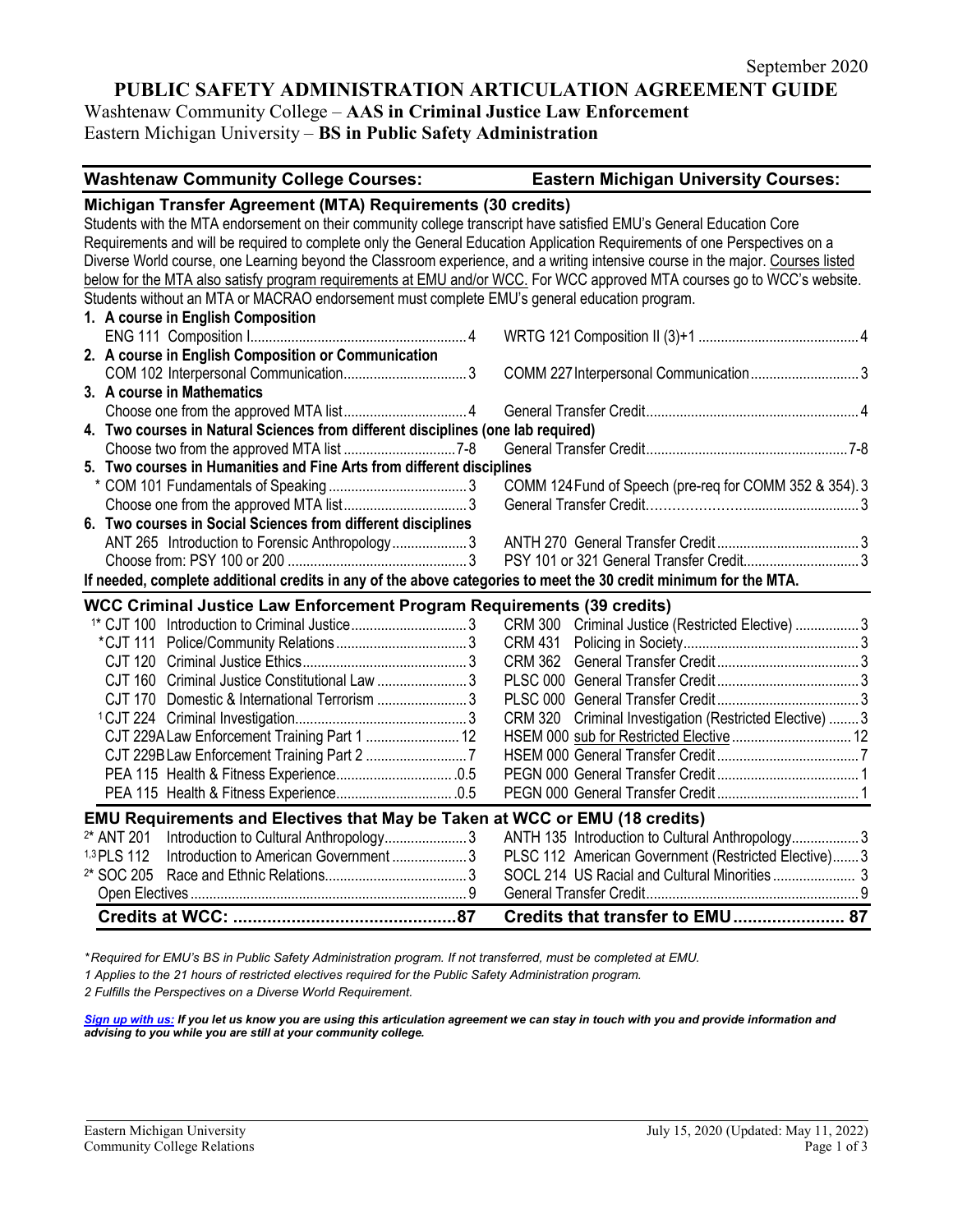## **PUBLIC SAFETY ADMINISTRATION ARTICULATION AGREEMENT GUIDE**

Washtenaw Community College – **AAS in Criminal Justice Law Enforcement** Eastern Michigan University – **BS in Public Safety Administration**

## **Completion of BS in Public Safety Administration at EMU**

## **Major Requirements (24-27 credits) Foundation Requirements (6 credits)** PLSC 202 State and Local Government (see note)......3 Choose one of the following:.............................................3 COMM 352 Communication in Negotiation COMM 354 Organizational Communication

*Note: If PLSC 202 (WCC PLS 150) and SOCL 214 (SOC 205) are not transferred from WCC, (PLSC 202 or 330) and (ANTH 214 or SOCL 214 or PLSC 215) must be completed at EMU.* 

| <b>Administration Group</b> |                                                      | $(15 \text{ credits})$ |
|-----------------------------|------------------------------------------------------|------------------------|
|                             |                                                      |                        |
|                             | PLSC 334 Public and Nonprofit Personnel Admin 3      |                        |
|                             | PLSC 352 Politics of Public and Nonprofit Budgeting3 |                        |
|                             | PLSC 431WTheories of Public and Nonprofit Org3       |                        |
|                             | PLSC 450 Managing Public Safety Agencies 3           |                        |

## **Open Electives (3-6 credits)**

Choose EMU credits not previously taken or transferred in. Credits must be in non-remedial coursework, 100 level or higher. See advisor for recommendations.

## **Academy or Internship/Co-op Experience (3-6 credits)**

| PLSC 480L4 Field Seminar in Political Science (3) |  |
|---------------------------------------------------|--|
| PLSC 486L4 Internship in Political Science (3)    |  |
| PLSC 488L4 Internship in Political Science (6)    |  |

## *Sample Sequence for completing the program:*

*Courses are not offered every semester; consult the program advisor to develop a program of study.*

*The following prerequisite courses must be transferred or completed at EMU before beginning the sequence:*

*COMM 124 (COM 101 at WCC) is prerequisite to COMM 352 & 354)*

*6 credits of PLSC courses below 300 level is a prerequisite for the administrative group courses (satisfied by WCC PLS 112 and 155).*

| <b>First Semester</b>                                | (12 credits) |
|------------------------------------------------------|--------------|
| COMM 352 or 354 F, W, pre-req: COMM 124 3            |              |
|                                                      |              |
|                                                      |              |
|                                                      |              |
| <b>Second Semester</b>                               | (12 credits) |
| PLSC 334 W, pre-req: 6 cr in PLSC below 300 level  3 |              |
| PLSC 352 F, W, pre-req: 6 cr in PLSC below 300  3    |              |
| $DI$ $C$ $A$ $31M$ $E$ $M$                           |              |

| <b>Third Semester</b> |                                        | $(6-9 \text{ credits})$ |
|-----------------------|----------------------------------------|-------------------------|
|                       | PLSC 450 W, pre-req: PLSC 431W 3       |                         |
|                       | Academy/Internship/Co-op Experience3-6 |                         |

Note: PLS 150 (PLSC 202) was discontinued at WCC effective winter 2022. Students who have completed the course may transfer it in and have a minimum of 30 credits to complete at EMU under this agreement.